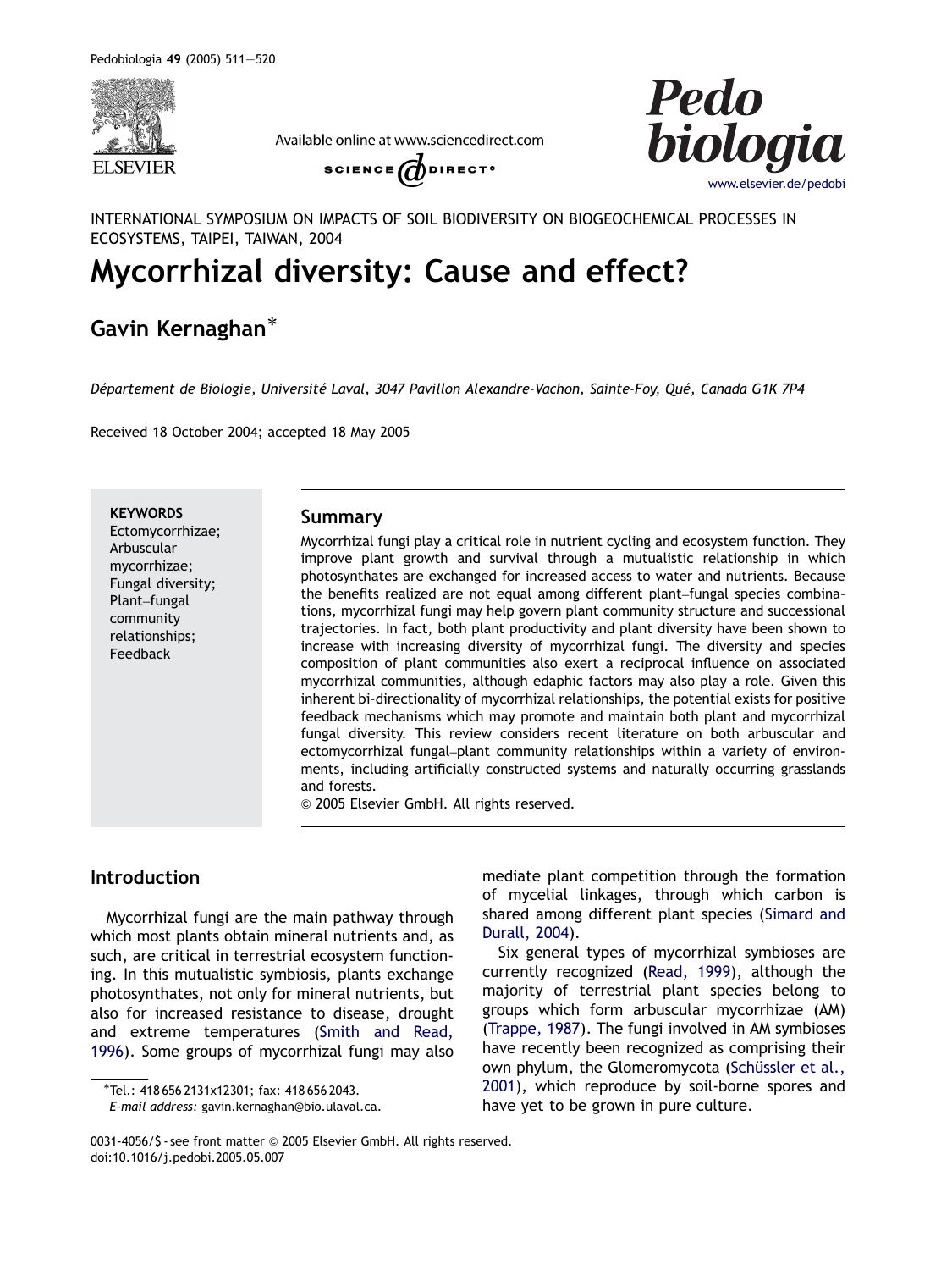The ectomycorrhizal (EM) symbiosis is also common and well studied. In contrast to AM, however, the range of host plants is much narrower, and includes mainly woody species. The fungi involved in EM include a wide range of ascomycetes and basidiomycetes, many of which form macroscopic fruiting bodies and may be cultured separately from their host plants. Other groups of mycorrhizal symbioses involve specific plant groups, (e.g. orchid, ericoid and arbutoid mycorrhizae). However, as the vast majority of information on the ecological relationships between plant and fungal partners has been obtained from studies of either AM or EM symbioses, only these groups will be treated here.

Research into the influence of mycorrhizal colonization on plant growth and community structure has progressed further in the AM symbioses, because of the relative speed and ease with which artificial herbaceous plant communities can be manipulated. Research into EM ecology on the other hand, has progressed further with respect to the structure of the fungal community, due to the greater understanding of the biology and taxonomy of the fungal partner.

The importance of mycorrhizal fungi in the relationship between biodiversity and ecosystem functioning is now being recognized, particularly with respect to their potential to control plant diversity and productivity [\(van der Heijden et al.,](#page-9-0) [1998a\)](#page-9-0). There is also a growing understanding of the role of the plant community in determining the structure of mycorrhizal fungal communities [\(Bur](#page-6-0)[rows and Pfleger, 2002;](#page-6-0) [Kernaghan et al., 2003\)](#page-8-0). Results from these two lines of research suggest that reciprocal influence (feedback) between plant and mycorrhizal fungal communities may play a fundamental role in determining the species composition and diversity of both plant and fungal communities.

## Consequences of mycorrhizal diversity

## Influence of mycorrhizal diversity on individual host plants

Mycorrhizal colonization influences not only host plant survival and productivity, but also other traits, including foliar quality ([Goverde et al.,](#page-7-0) [2000](#page-7-0)), clonal morphology [\(Streitwolf-Engel et al.,](#page-9-0) [1997](#page-9-0)) and fitness [\(Xiaohong and Koide, 1994](#page-9-0)). The benefit to host plants from increased root colonization by a single fungal species has proven inconsistent ([Fitter, 1991](#page-7-0); [Fitter and Meryweather,](#page-7-0)

[1992\)](#page-7-0), and the outcome of different plant–fungal species combinations is highly variable ([Klirono](#page-8-0)[mos, 2003\)](#page-8-0). However, the diversity of fungal species involved in colonization has emerged as an important determinant of plant benefit from mycorrhizal colonization. Two recent experiments have demonstrated increased productivity in tree seedlings with increasing numbers of EM fungi. [Jonsson et al. \(2001\)](#page-7-0) found increased growth after inoculation with mixtures of up to eight EM fungi, although the results were dependent on host species and substrate fertility. [Baxter and Dighton](#page-6-0) [\(2001\)](#page-6-0) saw a similar effect using Betula seedlings, although the positive response was restricted to root growth and nutrient uptake.

A likely explanation for the observed increase in plant productivity with diversity of mycorrhizal fungi lies in the physiological variation (functional diversity) among species of mycorrhizal fungi. [Dighton et al. \(1990\)](#page-6-0) found variation in phosphate uptake by different EM fungal symbionts of Betula and [Jakobson et al. \(1992\)](#page-7-0) and [Smith et al. \(2000\)](#page-9-0) demonstrated differences in mycelial growth and phosphorus foraging strategies among species of AM fungi. Variation in resource acquisition patterns should mean that an increased diversity of mycorrhizal fungi will more efficiently extract resources from the soil and therefore elicit a greater host plant response. An extreme example of a functionally diverse mycorrhizal symbiosis involves the concurrent colonization of the same host plant (and even the same root tip) by both AM and EM fungi [\(Lodge, 2000](#page-8-0)). Given that AM and EM fungi have been shown to access different soil nutrient pools ([Michelsen et al., 1998\)](#page-8-0), nutrient scavenging in these tripartite relationships should be much greater than with AM or EM fungi alone.

Mycorrhizal diversity may also influence host plants indirectly via fungal productivity. Diversity and productivity are thought to be strongly linked in plant communities [\(Tilman et al., 1996](#page-9-0)) and evidence suggests that this is may be a property of communities in general ([Naeem et al., 1994](#page-8-0)). If this relationship also holds true for mycorrhizal fungi, a more diverse mycorrhizal community should be more productive in terms of spores and mycelium, which should translate into increased inoculum potential, root colonization rates, and plant growth response.

## Effects of mycorrhizal diversity on plant populations and communities

The repercussions of a diverse community of mycorrhizal fungi inhabiting the soil are not limited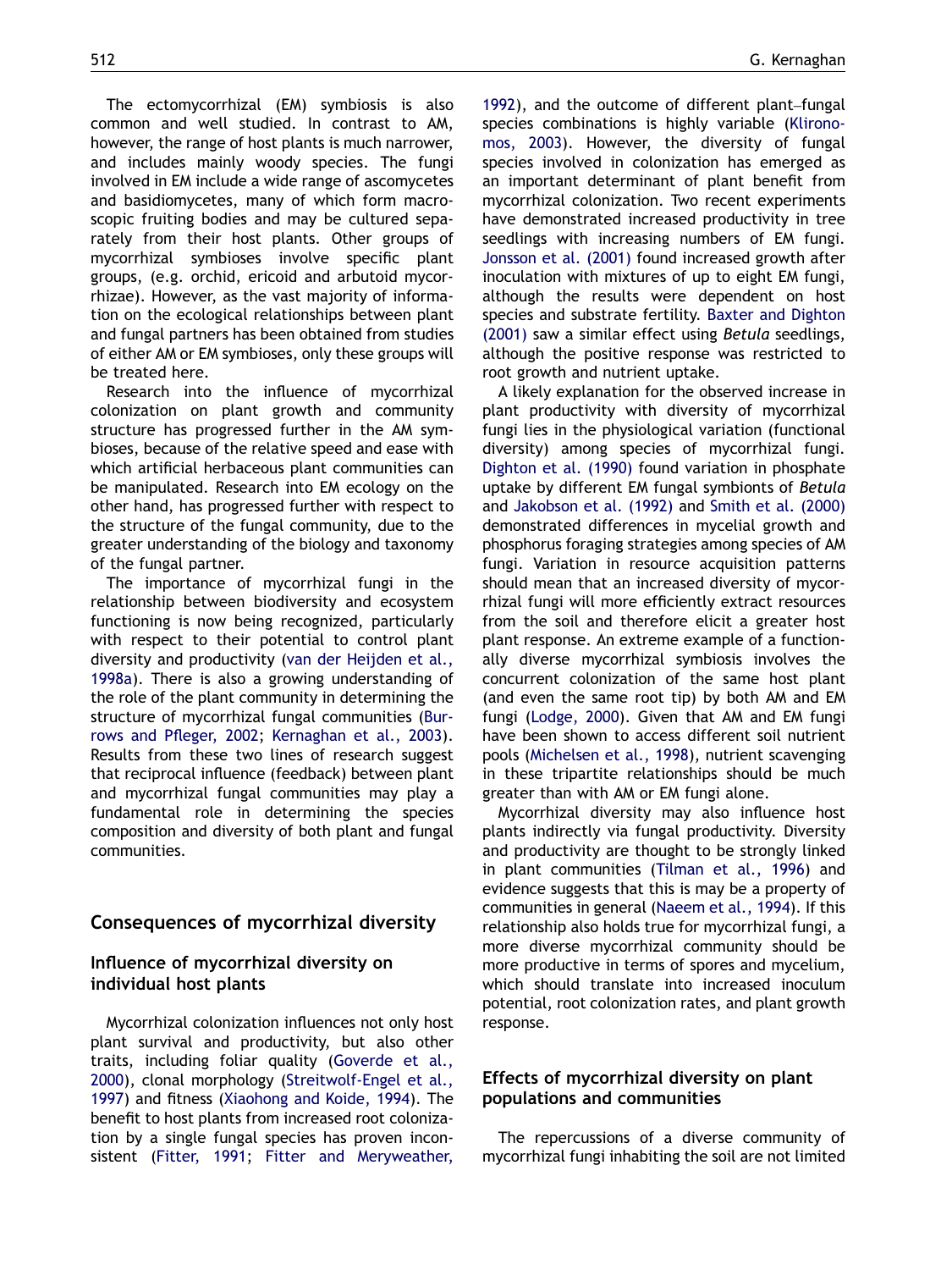to the physiological responses of individual plant species. In fact, the influence of the mycorrhizal community appears to extend to the level of plant populations and communities ([Miller and Kling,](#page-8-0) [2000](#page-8-0)). With respect to plant populations, either naturally occurring or as cropped monocultures, the increased vigor and fitness afforded by mycorrhizal colonization should benefit the population as a whole ([Koide and Dickie, 2002](#page-8-0)). Colonization by AM fungi may also increase intraspecific plant competition by magnifying differences among individuals ([Facelli et al., 1999](#page-6-0); [Marler et al.,](#page-8-0) [1999](#page-8-0)) or, in the case of EM fungi, reduce intraspecific competition by transferring carbon among plants along a source sink gradient through a shared mycorrhizal network ([Newman, 1988;](#page-8-0) [Perry](#page-8-0) [et al., 1989a](#page-8-0); [Simard et al., 1997\)](#page-9-0).

With respect to plant communities, [Grime et al.](#page-7-0) [\(1987\)](#page-7-0) found that AM colonization influenced the structure of artificially constructed assemblages of annual plants by promoting the growth of subordinates and thereby increasing plant diversity. Mycorrhizal fungal control of plant community structure was also demonstrated by [van der](#page-9-0) [Heijden et al. \(1998a\),](#page-9-0) who found that increasing the number of introduced AM fungal species in artificial mesocosms led to increases in both plant productivity and diversity. The proposed mechanism for this effect was based on previous experiments [\(van der Heijden et al., 1998b\)](#page-9-0), which demonstrated variable plant growth responses to different AM plant–fungal species combinations. The relationship between fungal richness and plant diversity is therefore thought to be due to a greater probability of ''functionally compatible'' plant– fungus combinations ([Read, 1998](#page-8-0)). It is now generally accepted that variation in host response to individual mycorrhizal fungal species is an important determinant of plant community species composition and diversity ([Hart and Klironomos,](#page-7-0) [2002](#page-7-0); [van der Heijden, 2002\)](#page-9-0).

Although several authors have reported a positive relationship between plant diversity and AM fungal colonization ([Grime et al., 1987](#page-7-0); [Gange](#page-7-0) [et al., 1993](#page-7-0); [van der Heijden et al.,1998a](#page-9-0)), others report that artificially decreasing mycorrhizal colonization has lead to increasing plant diversity [\(Wilson and Hartnett, 1997;](#page-9-0) [Hartnett and Wilson,](#page-7-0) [1999](#page-7-0)). These seemingly contradictory results are likely due to variation in the dependence on mycorrhizal colonization among plant species. [Urcelay and Diaz \(2003\)](#page-9-0) propose a model in which a positive relationship between mycorrhizal colonization and plant diversity should occur in plant communities in which all species, or at least the subordinate species, exhibit a strong growth re-

sponse to mycorrhizal colonization (high mycorrhizal dependence). On the other hand, plant diversity could decrease if the dominant plant species are strongly dependent on mycorrhizal colonization and subordinate species are not. In the latter situation an increase in the diversity of mycorrhizal fungi would not necessarily promote increased plant diversity. Clearly, more research into individual plant and fungal species interactions is needed in order to understand relationships at the community scale.

### Factors controlling mycorrhizal diversity

#### Direct effects of host plant community

Numerous biotic and abiotic factors interact to govern the structure of mycorrhizal fungal communities. The most obvious of these is the structure of the above ground plant community, through specificity or preference exhibited by either partner in the mycorrhizal symbiosis. Plant roots exude not only carbohydrates, to be used as the energy source for mycorrhizal fungi, but also a wide variety of other organic compounds including amino acids, nucleotides, phenols aldehydes, keytones, esters, and terpenoids ([Koske and Gemma, 1992\)](#page-8-0). Some of these accumulate in the rhizosphere and are used by rhizosphere microorganisms living in close proximity to the root. However, many low molecular weight compounds may diffuse through the soil and influence microbes living at a distance from the host [\(Curl and Truelove, 1986](#page-6-0)). Root exudates from compatible host plants have been shown to influence both spore germination and hyphal growth in some species of AM [\(Gianinazzi-Pearson](#page-7-0) [et al., 1989](#page-7-0)) and EM ([Fries, 1983](#page-7-0)) fungi. Although the exact mechanisms controlling host specificity or preference are still unknown, it seems clear that it involves host–symbiont communication via secondary compounds [\(Anderson, 1988;](#page-6-0) [Horan and](#page-7-0) [Chilvers, 1990](#page-7-0)). These may include plant flavanoids (Vierheilig and Piché, 2002) and fungal auxins [\(Podila, 2002\)](#page-8-0), both of which have been implicated in signaling between mycorrhizal fungi and host roots during the initiation of mycorrhizal formation.

Host specificity is well known in the EM symbioses and often acts at the generic level (e.g. host genus–symbiont genus) [\(Newton and Haigh, 1998](#page-8-0); [Massicotte et al., 1999\)](#page-8-0), although many examples of genus–species and species–species specificity exist ([Molina et al., 1992\)](#page-8-0). Although some studies have demonstrated low levels of host specificity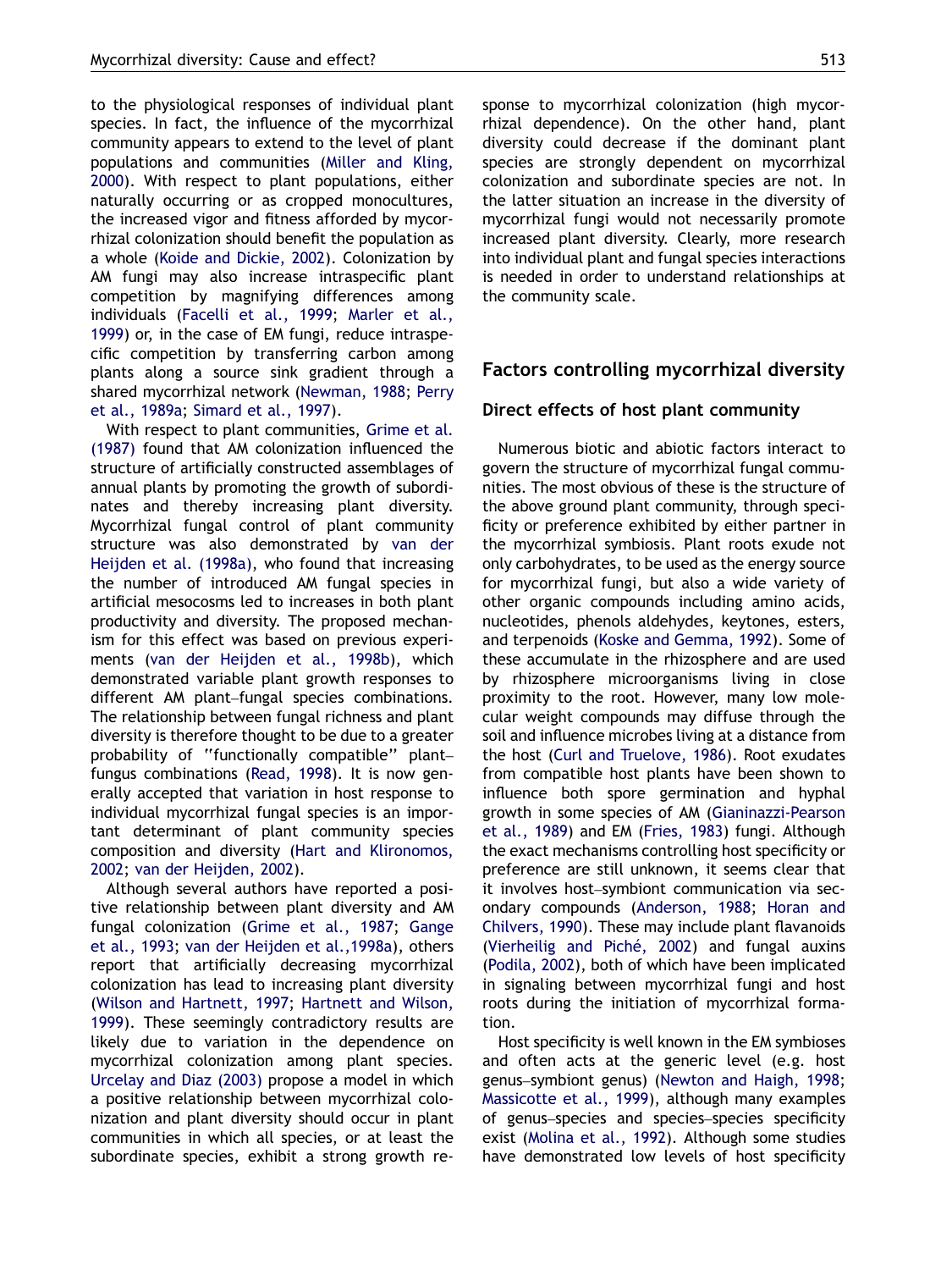between pairs of coniferous species [\(Horton and](#page-7-0) [Bruns, 1998;](#page-7-0) [Cullings et al., 2000](#page-6-0)), it is likely that the importance of host specificity will increase with decreasing relatedness among host plants. For example, [Kernaghan et al. \(2003\)](#page-8-0) found large variations in EM communities colonizing the roots of different host trees (including coniferous and deciduous species), intertwined in the same soil sample (Fig. 1).

Several studies have demonstrated strong relationships between plant and EM fungal community structures on the basis of fruiting body surveys [\(Billis et al., 1986](#page-6-0); [Nantel and Neumann, 1992](#page-8-0); [S](#page-8-0)å[stad, 1995](#page-8-0); [Ferris et al., 2000](#page-6-0)). Fruiting body production, however is influenced by several environmental factors and may not be a reliable indicator of the mycorrhizal fungi actually colonizing host roots [\(Gardes and Bruns, 1996](#page-7-0)). Although fewer in number, studies which have assessed the relationship between plant diversity and EM diversity directly from roots, lead us to a similar conclusion. [Jones et al. \(1997\)](#page-7-0) found that the EM communities associated with Betula and Pseudotsuga were more even in mixed stands than in single species plantations and [Kernaghan et al. \(2003\)](#page-8-0) found that host specificity was related to a positive correlation between tree diversity and EM diversity in a range of boreal mixed-wood forest types.

EM diversity may also be related to stand age, as fungal species composition tends to change predictably over time ([Last et al., 1987\)](#page-8-0) and older conifer forests often support a greater number of fungal species than younger stands ([Visser, 1995](#page-9-0); [Rao et al., 1997;](#page-8-0) [Smith et al., 2002\)](#page-9-0). However, the observed changes in EM fungal communities over time may have as much to do with developmental stage of the soil, as with host age per se [\(Blasius](#page-6-0) [and Oberwinkler, 1989\)](#page-6-0).

In contrast to EM, AM fungi have gained a reputation as broad generalists [\(Leake et al.,](#page-8-0) [2004](#page-8-0)). However, it is clear that AM fungal communities are also influenced by the structure of their associated plant communities. Using artificially constructed plant assemblages, [Burrows and Pfleger](#page-6-0) [\(2002\)](#page-6-0) found that richer plant communities supported greater spore production and spore richness. [Johnson et al. \(2003\)](#page-7-0) assessed AM fungal DNA and found that the composition of artificial plant assemblages had a significant impact on AM genetic diversity. Recently, host specificity and the influence of plant species composition have also been demonstrated in natural ecosystems, using both spore production ([Eom et al., 2000\)](#page-6-0) and AM fungal DNA [\(Husband, 2002](#page-7-0); [Vandenkoornhuyse et al., 2002](#page-9-0)).

Plant community productivity may also influence mycorrhizal diversity. [Zak et al. \(2003\)](#page-9-0)



Figure 1. Variation in proportions of EM fungi colonizing co-occurring roots of different host tree species in southern boreal mixed woods. Values are averaged over 36 samples. Error bars represent the standard error of the mean. Based on data from [Kernaghan et al. \(2003\).](#page-8-0)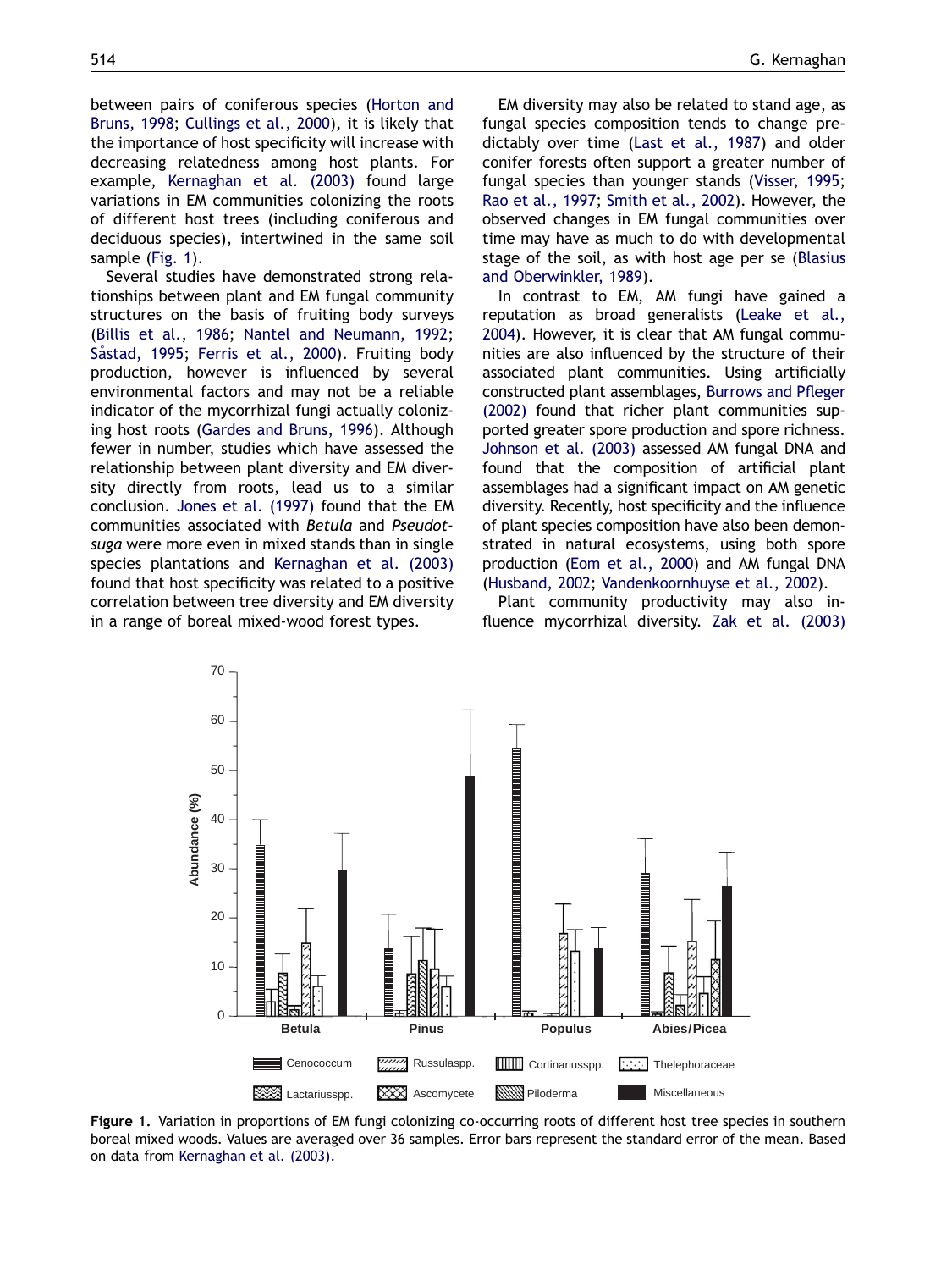demonstrated that several indicators of microbial activity, including fungal abundance, increased with plant productivity. However, as plant productivity is thought to be intimately linked to plant diversity [\(Tilman et al., 1996\)](#page-9-0), discrimination between the effects of host plant diversity and host plant productivity on mycorrhizal fungi presents a significant challenge.

#### Effects of edaphic conditions

There is significant evidence pointing to the importance of soil conditions in the control of mycorrhizal fungal communities ([Bruns, 1995](#page-6-0); [Erland and Taylor, 2002](#page-6-0)). Given that EM fungi are capable of utilizing organic forms of soil nutrients through the production extracellular enzymes [\(Read et al., 2004\)](#page-8-0), and that some EM fungi possess limited saprotrophic ability ([Colpaert and Van](#page-6-0) [Tichelen, 1996\)](#page-6-0), the quantity, quality and heterogeneity of soil organic matter is likely to have a significant influence on the structure EM fungal communities. [Conn and Dighton \(2000\)](#page-6-0) demonstrated differences in EM fungi colonizing pine roots in artificially constructed mixtures of pine and oak leaf litter and suggest that the effect was due either to differences in nutrient availability or to the effect of leaf litter extracts on fungal growth [\(Baar et al., 1994](#page-6-0)). Rühling and Tyler  $(1990)$ identified soil base saturation and organic matter content as the most important factors governing the distribution of both mycorrhizal and nonmycorrhizal macrofungi in Swedish deciduous forests and [Hansen \(1988\)](#page-7-0) suggested that EM fungal distribution in these forests, although obviously tied to host plant distributions, may be further influenced by edaphic factors. A similar trend was observed in the relationship between host plant diversity and EM diversity with increasing elevation across tree line in the Canadian Rockies ([Kernaghan](#page-8-0) [and Harper, 2001](#page-8-0)). Although plant diversity peaked at tree line, where the subalpine and alpine plant communities merge, EM diversity decreased with elevation (Fig. 2). In this case, the dramatic decrease in productivity and organic matter accumulation with increasing elevation appeared to override any effects of host plant diversity on mycorrhizal diversity.

With respect to edaphic controls of AM fungal communities, [Johnson et al. \(1992\)](#page-7-0) used different combinations of soil type and host species to demonstrate that the distribution of some AM fungal species was dependent on soil type, some on host species and some on specific plant–soil combinations. Although it has long been thought



Productivity and soil organic matter

Figure 2. Shannon diversity indices for host plant genera (closed circles) and genera of ectomycorrhizal fungi (open circles) at three elevations across the alpine–subalpine ecotone of the Canadian Rockies. Based on data from [Kernaghan and Harper \(2001\)](#page-8-0).

that AM fungi differ from EM fungi in their lack of ability to utilize organic forms of soil nutrients [\(Read, 1993](#page-8-0)), recent evidence suggests that some AM species can access organic phosphorus ([Koide](#page-8-0) [and Kabir, 2000\)](#page-8-0) and organic nitrogen ([Hawkins](#page-7-0) [et al., 2000;](#page-7-0) [Hodge et al., 2001](#page-7-0)). The characteristics of soil organic matter may therefore play a greater role in determining AM fungal species composition than previously thought.

In these examples, however, many of the edaphic influences on the mycorrhizal fungi are, in fact, indirect effects of the plant community, via organic matter deposition. Differences in pH, nutrient status and phenolic content of the soil organic horizon (all of which may impact fungal growth) are mainly due to inputs from the plant community [\(Hobbie, 1992](#page-7-0); [Wardle, 2002\)](#page-9-0).

## Other factors influencing mycorrhizal diversity

Mycorrhizal fungal communities are also influenced by interactions with other soil organisms. Mycorrhizal helper bacteria ([Garbaye, 1994](#page-7-0)) can improve root colonization by EM fungi, while competition with saprophytic fungi ([Shaw et al.,](#page-9-0) [1995\)](#page-9-0), browsing of mycelia by soil fauna ([Setala,](#page-9-0) [1995\)](#page-9-0), and above-ground herbivory ([Gehring and](#page-7-0) [Whitham, 2002\)](#page-7-0), may all decrease colonization.

Several anthropogenic influences are also known to decrease mycorrrhizal diversity, or at least cause changes in species composition. These include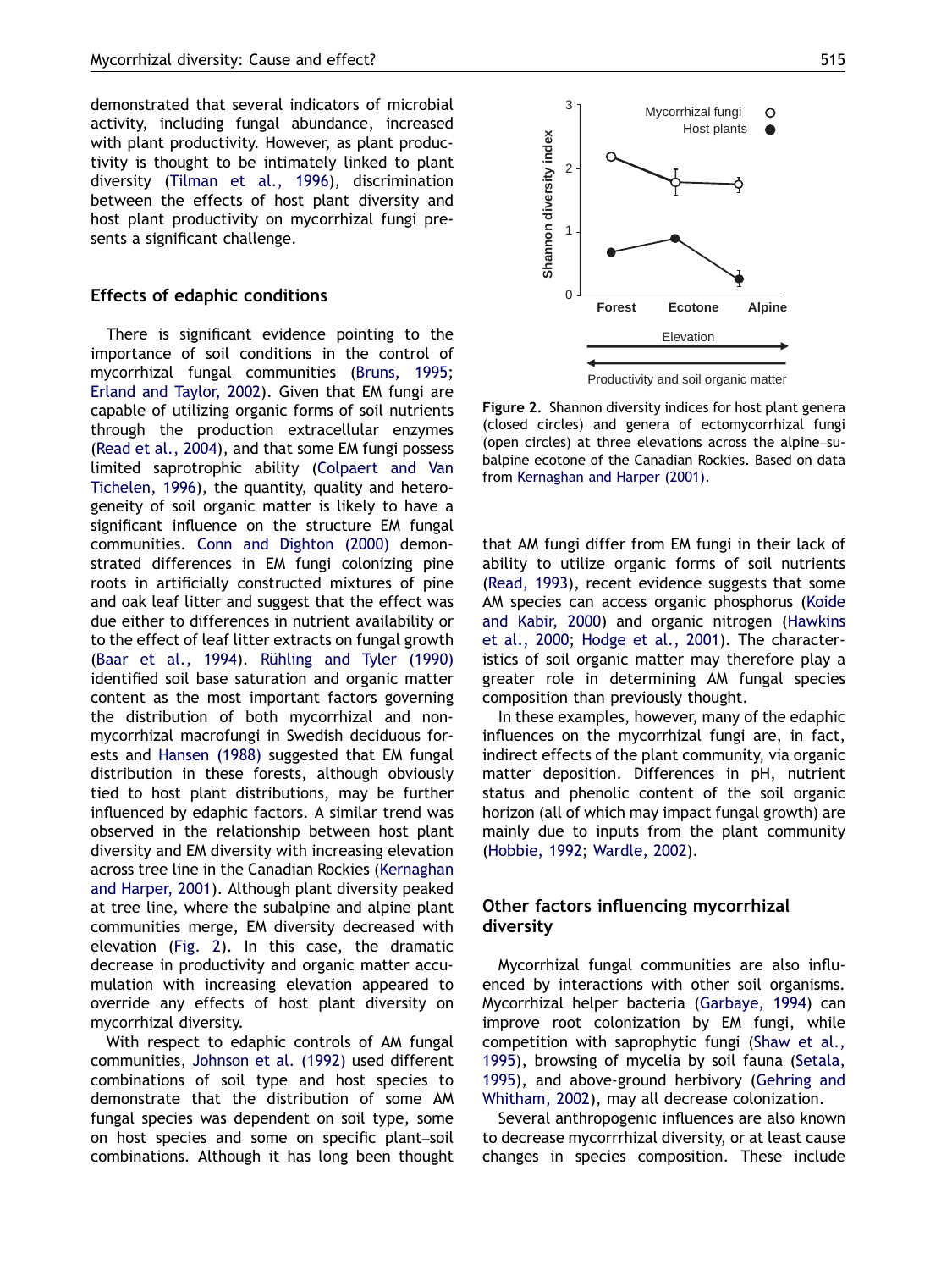forest harvest ([Jones et al., 2003](#page-7-0)), wildfire [\(Dahlberg, 2002\)](#page-6-0), atmospheric nitrogen deposition [\(Lilleskov et al., 2002\)](#page-8-0), acid rain ([Roth and Fahey,](#page-8-0) [1998](#page-8-0)), fertilization ([Treseder, 2004](#page-9-0)) and tillage [\(Jansa et al., 2003\)](#page-7-0). The effects of anthropogenic disturbances on EM fungi are reviewed by [Erland](#page-6-0) [and Taylor \(2002\)](#page-6-0). Microclimate and topography may also act on mycorrhizal fungi, but it is likely that much of this influence would be indirect, acting first on plant community structure.

## Plant–fungal feedback and its role in succession

As mycorrhizal diversity promotes several plant community attributes which may, in turn, promote mycorrhizal diversity, we can envision a reciprocal influence or ''feedback'' between plants and mycorrhizal fungi ([Castelli and Casper, 2003](#page-6-0); [Reynolds et al., 2003\)](#page-8-0). At the level of the individual plant (or population), positive feedback is said to occur when the soil community promotes plant growth and vice versa. Conversely, negative feedback occurs when a host plant species performs poorly in its own native soil relative to others [\(Klironomos, 2002](#page-8-0); [Hart et al. 2003\)](#page-7-0). In this model, positive feedback decreases diversity by increasing the abundance of certain plant species at the expense of others, while negative feedback has a homogenizing effect and promotes plant diversity [\(Bever et al., 1997;](#page-6-0) [Bever, 2002\)](#page-6-0). The influence on host plant diversity by this kind of feedback is dependent on mycorrhizal dependency and the dynamics of plant competition in the context of mycorrhizal colonization.

However, feedback can also be thought of as acting at the community level, with positive interactions leading to ecosystem productivity and stability [\(Perry et al., 1989b](#page-8-0)). In this context, we can see how mechanisms such as host specificity and resource heterogeneity, which influence mycorrhizal diversity, and resource extraction patterns and functional compatibility, which influence plant diversity, could act reciprocally to promote or reduce plant and mycorrhizal diversities (Fig. 3).

[Hart et al. \(2001\)](#page-7-0) propose that AM fungi may interact with their associated plant communities as either ''drivers'', controlling plant community composition, or as ''passengers'', with the plant community in control, over the course of succession. These models complement the concept of feedback in that the reciprocal influence between plant and mycorrhizal fungal communities is likely to be asymmetric, with either plant or fungal control dominating in different systems and under



Figure 3. Model of reciprocal influence between plant community diversity and mycorrhizal fungal community diversity. Host specificity and heterogeneity of plant organic matter input act on mycorrhizal diversity, while host–symbiont functional compatibility and resource extraction efficiency act on plant diversity. Mechanisms represented by dashed lines are likely to be more important in EM than in AM systems. The influence of plant and fungal productivity have yet to be confirmed experimentally.

different conditions. For example, given the differences in specificity and organic matter utilization between AM and EM fungi, it is possible that EM fungal communities are controlled to a greater extent by their associated plant communities (i.e. more "passenger" like) than AM fungi (Fig. 3).

Given the interplay between the mycorrhizal fungal community and the plant community, it is easy to see how the structure of the mycorrhizal community may also influence plant successional trajectory ([Janos, 1980;](#page-7-0) [Terwilliger and Pastor,](#page-9-0) [1999;](#page-9-0) [Gange and Brown, 2002\)](#page-7-0). Mycorrhizal fungi also change in predictable successional patterns, along with plant species and soil nutrient status. The species occurring at a particular successional stage may therefore be those best able to acquire and transport nutrients under the current conditions ([Gorham et al., 1979;](#page-7-0) [Last et al., 1987](#page-8-0); [Read,](#page-8-0) [1993\)](#page-8-0). These fungal species would therefore have the greatest influence on the recruitment of host plant species in the next seral stage. Again, we see the importance of feedback, with fungal species composition influencing plant successional trajectory, which may, in turn, govern fungal successional trajectory.

Feedback between plant and microbial diversities may also be involved in the overall increase in complexity which generally accompanies all but the later stages of succession [\(Reynolds et al., 2003\)](#page-8-0). An example of this is seen in the succession from herbaceous (AM) plants, through woody shrubs such as Alnus and Salix, to conifers (EM) in boreal forests [\(Read, 1993](#page-8-0)). Because the woody shrubs are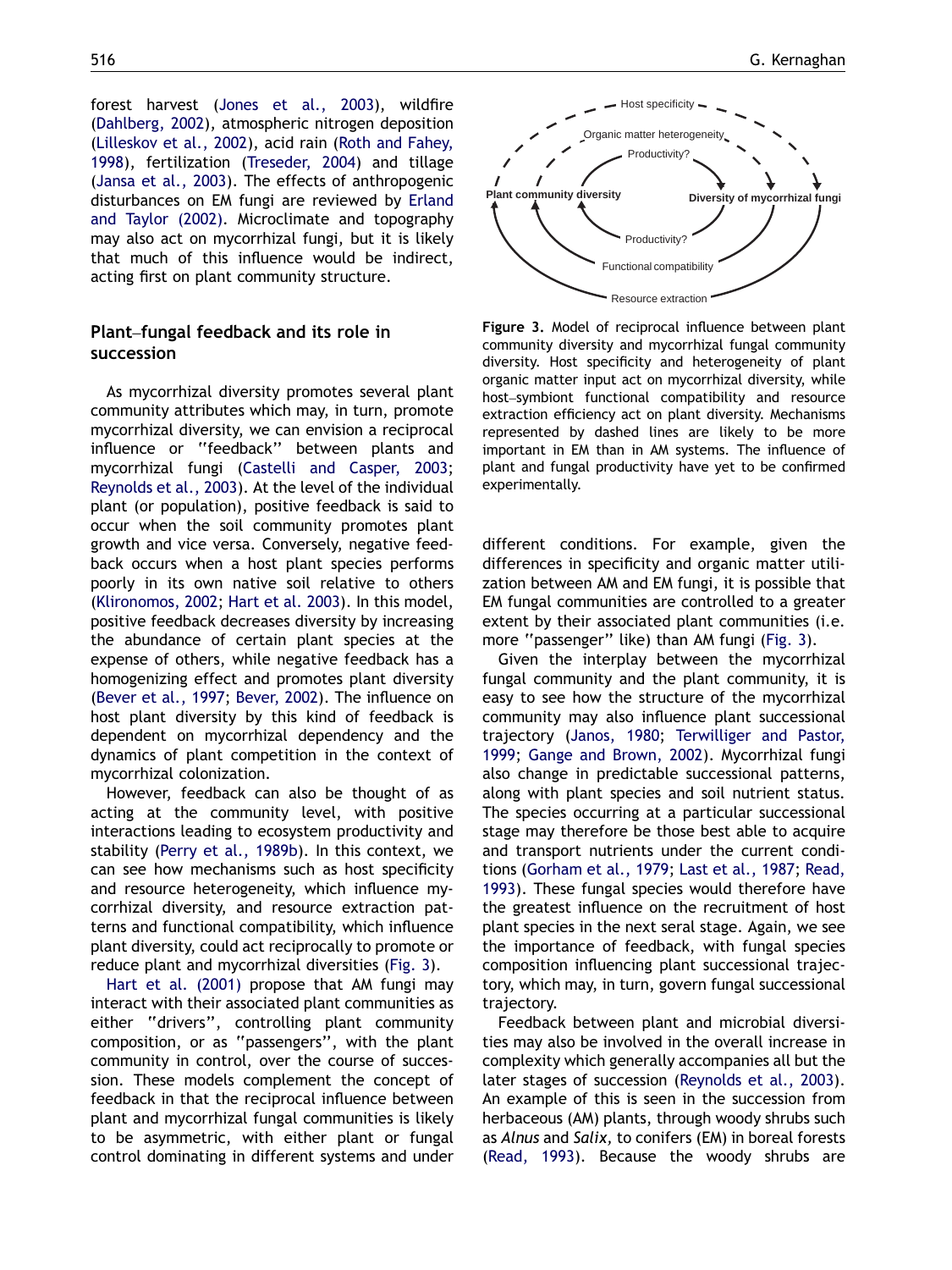<span id="page-6-0"></span>capable of forming both AM and EM symbioses simultaneously, they may facilitate the succession from AM dominated grassland to EM dominated forest by providing a temporary host for EM fungi, which are then available for EM dependent tree seedlings. In this scenario, plant species composition allows for a diversity of mycorrhizal types, which in turn allows for the recruitment of more plant species over the course of succession.

## **Conclusions**

There is now strong evidence for the importance of mycorrhizal symbioses in determining plant community structure and trajectory. It is also clear that reciprocal influences between plants and their fungal symbionts can promote and maintain both above and below ground diversities. Our understanding of this system is still fragmentary, however, due to our lack of data on individual plant–fungal species interactions in complex systems. In the case of AM, this is mainly due to a complex fungal genetic structure, which makes species identification difficult, combined with our inability to grow the mycobionts in pure culture. With EM, progress is often restricted by the difficulties involved in the construction of experimental EM (woody) host plant communities. However, recent efforts in these and other areas hold promise for advancing our understanding of the role of mycorrhizal diversity in the functioning of natural ecosystems.

## Aknowledgements

I thank the symposium organizers as well as Paul Widden and two anonymous reviewers for their helpful comments on the manuscript.

## References

- Anderson, A.J., 1988. Mycorrhizae host specificity and recognition. Phytopathology 78, 375–378.
- Baar, J., Ozinga, W.A., Sweers, I.L., Kuyper, T.W., 1994. Stimulatory and inhibitory effects of needle litter and grass extracts on the growth of some ectomycorrhizal fungi. Soil Biol. Biochem. 26, 1073–1079.
- Baxter, J.W., Dighton, J., 2001. Ectomycorrhizal diversity alters growth and nutrient acquisition of grey birch (Betula populifolia) seedlings in host–symbiont culture conditions. New Phytol. 152, 139–149.
- Bever, J.D., 2002. Host-specificity of AM fungal population growth rates can generate feedback on plant growth. Plant Soil 244, 281–290.
- Bever, J.D., Westover, K.M., Antonovics, J., 1997. Incorporating the soil community into plant population dynamics: the utility of the feedback approach. J. Ecol. 85, 561–763.
- Billis, G.F., Holtzman, G.I., Miller, O.K., 1986. Comparison of ectomycorrhizal–basidiomycete communities in red-spruce verses northern hardwood forests of West Virginia. Can. J. Bot. 64, 760–768.
- Blasius, D., Oberwinkler, F., 1989. Succession of mycorrhizae: a matter of tree age or stand age? Ann. Sci. For. 46S, 758–761.
- Bruns, T.D., 1995. Thoughts on the processes that maintain local species diversity of ectomycorrhizal fungi. Plant Soil 170, 63–73.
- Burrows, R., Pfleger, F., 2002. Arbuscular mycorrhizal fungi respond to increasing plant diversity. Can. J. Bot. 80, 120–130.
- Castelli, J.P., Casper, B.B., 2003. Intraspecific AM fungal variation contributes to plant–fungal feedback in a serpentine grassland. Ecology 84, 323–336.
- Colpaert, J.V., van Tichelen, K.K., 1996. Decomposition, nitrogen and phosphorus mineralization from beech leaf litter colonized by ectomycorrhizal or litterdecomposing basidiomycetes. New Phytol. 134, 123–132.
- Conn, C., Dighton, J., 2000. Litter quality influences on decomposition, ectomycorrhizal community structure and mycorrhizal root surface acid phosphatase activity. Soil Biol. Biochem. 32, 489–496.
- Cullings, K.W., Vogler, D., Parker, V., Finley, S.K., 2000. Ectomycorrhizal specificity patterns in a mixed Pinus contorta and Picea engelmannii forest in Yellowstone National Park. Appl. Environ. Microbiol. 66, 4988–4991.
- Curl, E.A., Truelove, B., 1986. The Rhizosphere. Springer, Berlin.
- Dahlberg, A., 2002. Effects of fire on ectomycorrhizal fungi in fennoscandian boreal forests. Silva Fennica 36, 69–80.
- Dighton, J., Mason, P.A., Poskitt, J.M., 1990. Use of P-32 to measure phosphate uptake by birch mycorrhizas. New Phytol. 116, 655–661.
- Eom, A., Hartnett, D.C., Wilson, G., 2000. Host plant species effects on arbuscular mycorrhizal fungal communities in tallgrass prairie. Oecologia 122, 435–444.
- Erland, S., Taylor, A.F.S., 2002. Diversity of ecto-mycorrhizal communities in relation to the abiotic environment. In: van der Heijden, M., Sanders, I. (Eds.), Mycorrhizal Ecology. Ecological Studies, vol. 157. Springer, Berlin, pp. 163–200.
- Facelli, E., Facelli, J.M., Smith, S.E., Mclaughlin, M.J., 1999. Interactive effects of arbuscular mycorrhizal symbiosis, intraspecific competition and resource availability on Trifolium subterraneum cv. Mt. Barker. New Phytol. 141, 535–547.
- Ferris, R., Peace, A., Newton, A., 2000. Marcofungal communities of lowland Scots pine (Pinus sylvestris L.)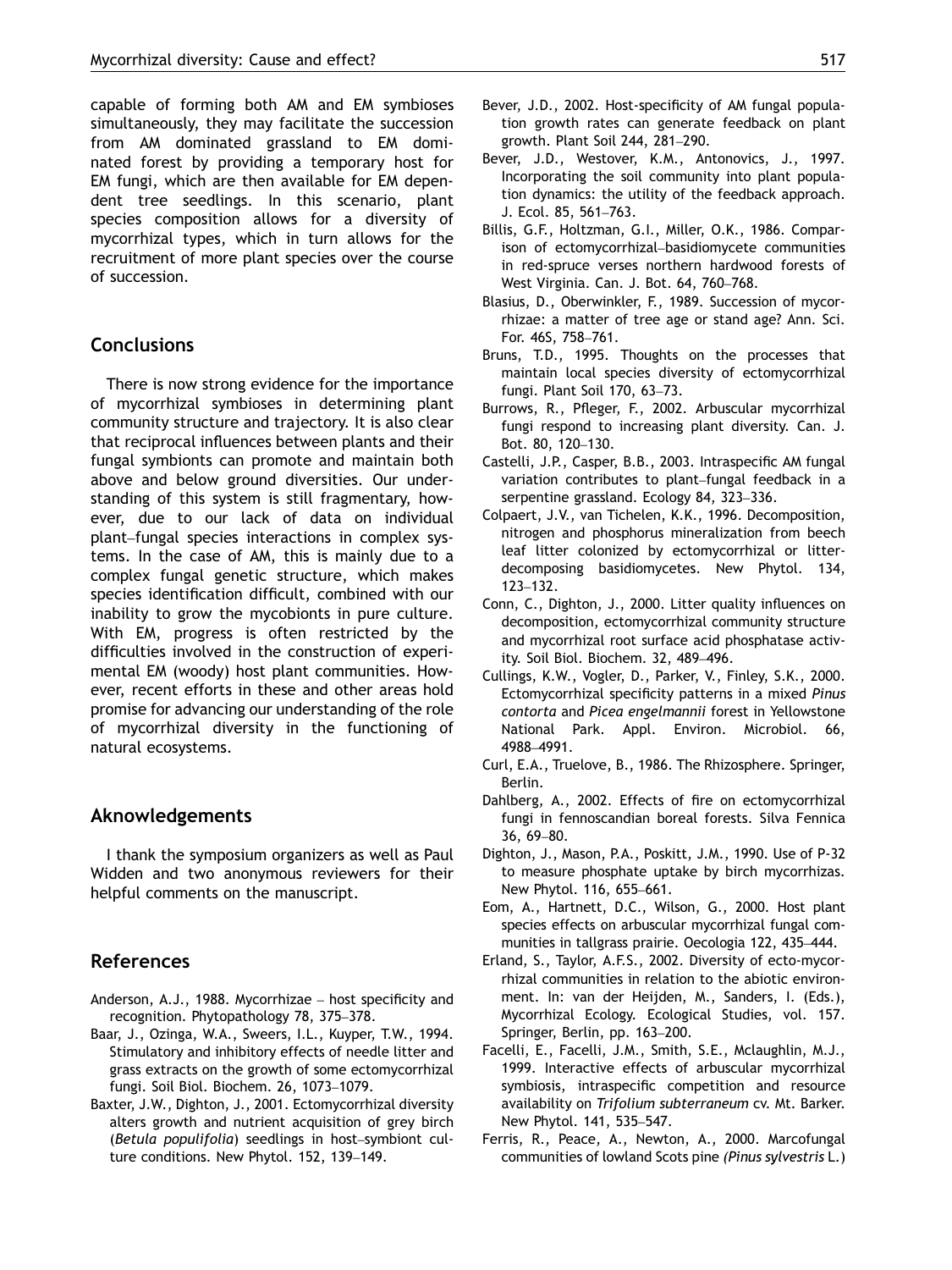<span id="page-7-0"></span>and Norway spruce (Picea abies (L.) Karsten.) plantations in England: relationships with site factors and stand structure. For. Ecol. Manage. 131, 255–267.

- Fitter, A.H., 1991. Costs and benefits of mycorrhizas: implications for functioning under natural conditions. Experientia 47, 350–355.
- Fitter, A.H., Meryweather, J.W., 1992. Why are some plants more mycorrhizal than others? An ecological enquiry. In: Read, D.J., Lewis, D.H., Fitter, A.H., Alexander, I.J. (Eds.), Mycorrhizas in Ecosystems. CAB International, Wallingford, pp. 26–36.
- Fries, E., 1983. Spore germination, homing reaction, and intersterility groups in Laccaria laccata (Agaricales). Mycologia 75, 221–227.
- Gange, A.C., Brown, V.K., 2002. Soil food web components affect plant community structure during early succession. Ecol. Res. 17, 217–227.
- Gange, A.C., Brown, V.K., Sinclair, G.S., 1993. Vesiculararbuscular mycorrhizal fungi: a determinant of plant community structure in early succession. Funct. Ecol. 7, 616–622.
- Garbaye, J., 1994. Helper bacteria a new dimension to the mycorrhizal symbiosis. New Phytol. 128, 197–210.
- Gardes, M., Bruns, T.D., 1996. Community structure of ectomycorrhizal fungi in a Pinus muricata forest: above- and below-ground views. Can. J. Bot. 74, 1572–1583.
- Gehring, C., Whitham, T., 2002. Mycorrhizae-herbivore interactions: population and community consequences. In: van der Heijden, M., Sanders, I. (Eds.), Mycorrhizal Ecology. Ecological Studies, vol. 157. Springer, Berlin, pp. 295–316.
- Gianinazzi-Pearson, V., Branzanti, B., Gianinazzi, S., 1989. In vitro enhancement of spore germination and early hyphal growth of a vesicular–arbuscular mycorrhizal fungus by host root exudates and plant flavonoids. Symbiosis 7, 243–255.
- Gorham, E., Vitousek, P.M., Reiners, W.A., 1979. The regulation of chemical budgets over the course of terrestrial ecosystem succession. Ann. Rev. Ecol. Syst. 10, 53–84.
- Goverde, M., van der Heijden, M.G.A., Wiemken, A., Sanders, I.R., Erhardt, A., 2000. Arbuscular mycorrhizal fungi influence life history traits of a lepidopteran herbivore. Oecologia 125, 362–369.
- Grime, J.P., Mackey, J.M.L., Hillier, S.H., Read, D.J., 1987. Floristic diversity in a model system using experimental microcosms. Nature 328, 420–422.
- Hansen, P., 1988. Prediction of macrofungal occurrence in Swedish beech forests from soil and litter variable models. Vegetatio 78, 31–44.
- Hart, M., Klironomos, J., 2002. Diversity of arbuscular mycorrhizal fungi and ecosystem functioning. In: van der Heijden, M., Sanders, I. (Eds.), Mycorrhizal Ecology. Ecological Studies, vol. 157. Springer, Berlin, pp. 225–239.
- Hart, M., Reader, R.J., Klironomos, J., 2001. Life-history stratagies of arbuscular mycorrhizal fungi in relation to their successional dynamics. Mycologia 93, 1186–1194.
- Hart, M., Reader, R.J., Klironomos, J., 2003. Plant coexistence mediated by arbuscular mycorrrhial fungi. Trends Ecol. Evol. 18, 418–423.
- Hartnett, D.C., Wilson, G.W.T., 1999. Mycorrhizae influence plant community structure and diversity in tallgrass prairie. Ecology 80, 1187–1195.
- Hawkins, H.J., Johansen, A., George, E., 2000. Uptake and transport of organic and inorganic nitrogen by arbuscular mycorrhizal fungi. Plant Soil 226, 275–285.
- Hobbie, S.E., 1992. Effects of plant species on nutrient cycling. Trends Ecol. Evol. 7, 336–339.
- Hodge, A., Campbell, C.D., Fitter, A.H., 2001. An arbuscular mycorrhizal fungus accelerates decomposition and acquires nitrogen directly from organic material. Nature 413, 297–299.
- Horan, D.P., Chilvers, G.A., 1990. Chemotropism the key to ectomycorrhizal formation? New Phytol. 116, 297–301.
- Horton, T.R., Bruns, T.D., 1998. Multiple-host fungi are the most frequent and abundant ectomycorrhizal types in a mixed stand of Douglas fir (Pseudotsuga menziesii) and bishop pine (Pinus muricata). New Phytol. 139, 331–339.
- Husband, R., Herre, E.A., Turner, S.L., Gallery, R., Young, J.P.W., 2002. Molecular diversity of arbuscular mycorrhizal fungi and patterns of host association over time and space in a tropical forest. Mol. Ecol. 11, 2669–2678.
- Jakobsen, I., Abbott, L.K., Robson, A.D., 1992. External hyphae of vesicular–arbuscular mycorrhizal fungi associated with Trifolium subterraneum L. I. Spread of hyphae and phosphorus inflow into roots. New Phytol. 120, 371–380.
- Janos, D.P., 1980. Mycorrhizae influence tropical succession. Biotropica 12S, 56–64.
- Jansa, J., Mozafar, A., Kuhn, G., Anken, T., Ruh, R., Sanders, I.R., Frossard, E., 2003. Soil tillage affects the community structure of mycorrhizal fungi in maize roots. Ecol. Appl. 13, 1164–1176.
- Johnson, N., Tilman, D., Wedin, D., 1992. Plant and soil controls on mycorrhizal fungal communities. Ecology 73, 2034–2042.
- Johnson, D., Vandenkoornhuyse, P.J., Leake, J.R., Gilbert, L., Booth, R.E., Grime, J.P., Young, J.P.W., Read, D.J., 2003. Plant communities affect arbuscular mycorrhizal fungal diversity and community composition in grassland microcosms. New Phytol. 161, 503–515.
- Jones, M.D., Durall, D.M., Cairney, J.W.G., 2003. Ectomycorrhizal fungal communities in young forest stands regenerating after clearcut logging. New Phytol. 157, 399–422.
- Jones, M.D., Durall, D.M., Hariman, S.M.K., Classen, D., Simard, S., 1997. Ectomycorrhizal diversity on Betula papyrifera and Pseudotsuga menziesii seedlings grown in the greenhouse or outplanted in single species and mixed plots in southern British Columbia. Can. J. For. Res. 27, 1872–1889.
- Jonsson, L.M., Nilsson, M.C., Wardle, D.A., Zackrisson, O., 2001. Context dependent effects of ectomycorrhizal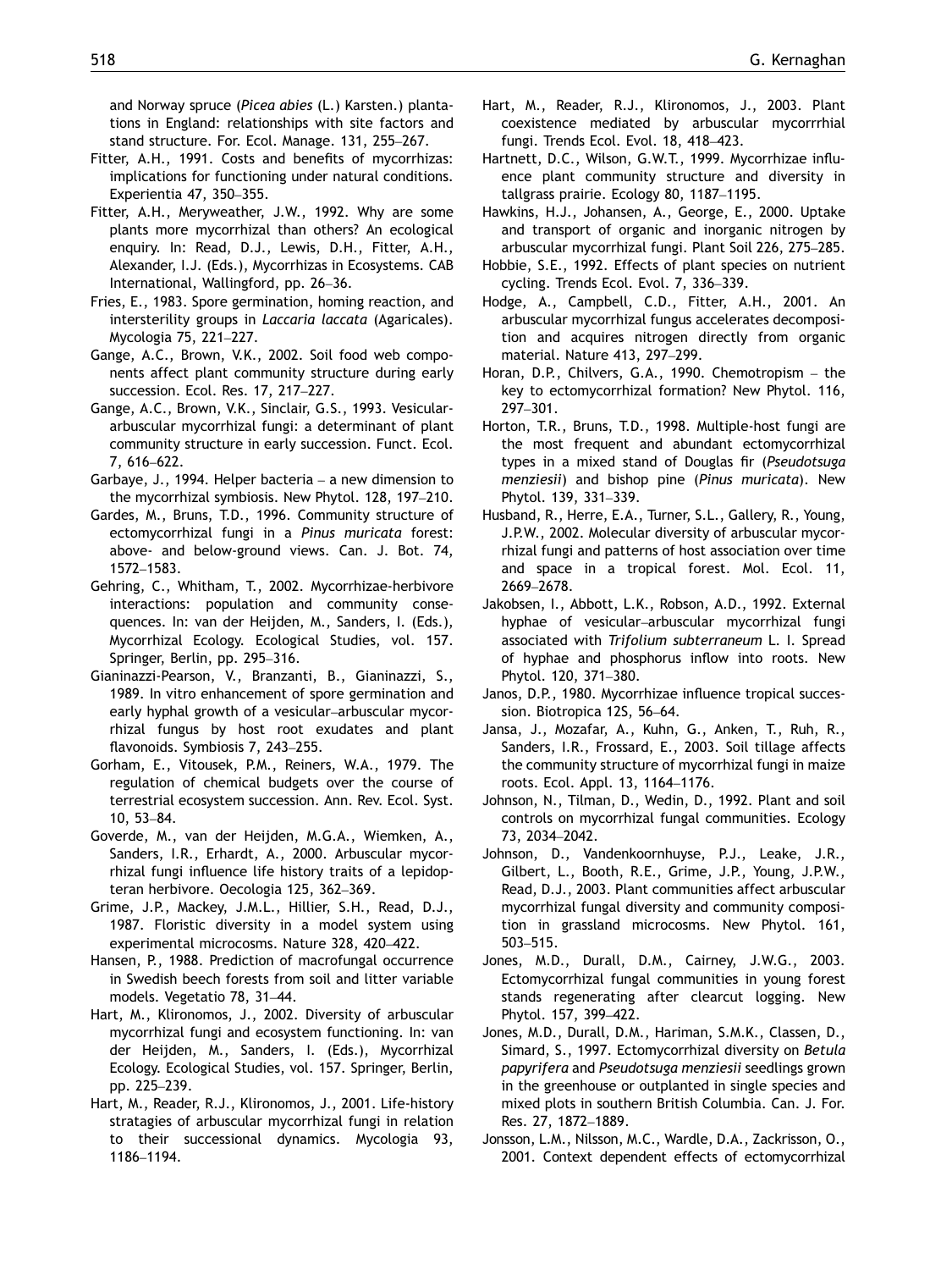<span id="page-8-0"></span>species richness on tree seedling productivity. Oikos 93, 353–364.

- Kernaghan, G., Harper, K.A., 2001. Community structure of ectomycorrhizal fungi across an alpine/subalpine ecotone. Ecography 24, 181–188.
- Kernaghan, G., Widden, P., Bergeron, Y., Légaré, S., Paré, D., 2003. Biotic and abiotic factors affecting ectomycorrhizal diversity in boreal mixed-woods. Oikos 102, 497–505.
- Klironomos, J., 2002. Feedback with soil biota contributes to plant rarity and invasiveness in communities. Nature 417, 67–70.
- Klironomos, J., 2003. Variation in plant response to native and exotic arbuscular mycorrhizal fungi. Ecology 84, 2292–2301.
- Koide, R.T., Dickie, I.A., 2002. Effects of mycorrhizal fungi on plant populations. Plant Soil 244, 307–317.
- Koide, R.T., Kabir, Z., 2000. Extraradical hyphae of the mycorrhizal fungus Glomus intraradices can hydrolyse organic phosphate. New Phytol. 148, 511–517.
- Koske, R.E., Gemma, J.N., 1992. Fungal reactions to plants prior to mycorrhizal formation. In: Allen, M.F. (Ed.), Mycorrhizal Functioning: An Integrated Plant– Fungal Process. Chapman & Hall, New York, pp. 3–36.
- Last, F.T., Dighton, J., Mason, P.A., 1987. Successions of sheathing mycorrhizal fungi. Trends Ecol. Evol. 2, 157–161.
- Leake, J., Johnson, D., Donnelly, D., Muckle, G., Boddy, L., Read, D., 2004. Networks of power and influence: the role of mycorrhizal mycelium in controlling plant communities and agroecosystem functioning. Can. J. Bot. 82, 1016–1045.
- Lilleskov, E.A., Fahey, T.J., Horton, T.R., Lovett, G.M., 2002. Belowground ectomycorrhizal fungal community change over a nitrogen deposition gradient in Alaska. Ecology 83, 104–115.
- Lodge, D.J., 2000. Ecto- or arbuscular mycorrhizas which are best? New Phytol. 146, 353–354.
- Marler, M.J., Zabinski, C.A., Callaway, R.M., 1999. Mycorrhizae indirectly enhance competitive effects of an invasive forb on a native bunchgrass. Ecology 80, 1180–1186.
- Massicotte, H.B., Molina, R., Tackaberry, L.E., Smith, J.E., Amaranthus, M., 1999. Diversity and host specificity of ectomycorrhizal fungi retrieved from three adjacent forest sites by five host species. Can. J. Bot. 77, 1053–1076.
- Michelsen, A., Quarmby, C., Sleep, D., Jonasson, S., 1998. Vascular plant <sup>15</sup>N natural abundance in heath and forest tundra ecosystems is closely correlated with presence and type of mycorrhizal fungi in roots. Oecologia 115, 406–418.
- Miller, R.M., Kling, M., 2000. The importance of integration and scale in the arbuscular mycorrhizal symbiosis. Plant Soil 226, 295–309.
- Molina, R., Massicotte, H., Trappe, J., 1992. Specificity phenomena in mycorrhizal symbioses: communityecological consequences and practical implications. In: Allen, M.F. (Ed.), Mycorrhizal Functioning: An

Integrated Plant-Fungal Process. Chapman & Hall, New York, pp. 357–423.

- Naeem, S., Thompson, L.J., Lawler, S.P., Lawton, J.H., Woodfin, R.M., 1994. Declining biodiversity can alter the performance of ecosystems. Nature 368, 734–737.
- Nantel, P., Neumann, P., 1992. Ecology of ectomycorrhizal-basidiomycete communities on a local vegetation gradient. Ecology 73, 99–117.
- Newman, E.I., 1988. Mycorrhizal links between plants: Functioning and ecological consequences. Adv. Ecol. Res. 18, 243–270.
- Newton, A.C., Haigh, J.M., 1998. Diversity of ectomycorrhizal fungi in Britain: a test of the species-area relationship and the role of host specificity. New Phytol. 138, 619–627.
- Perry, D.A., Amaranthus, M.P., Borchers, J.G., Borchers, S.L., Brainerd, R.E., 1989b. Bootstrapping in ecosystems. Bioscience 39, 230–237.
- Perry, D.A., Margolis, H., Choquette, C., Molina, R., Trappe, J.M., 1989a. Ectomycorrhizal mediation of competition between coniferous tree species. New Phytol. 112, 501–511.
- Podila, G.K., 2002. Signaling in mycorrhizal symbioses elegant mutants lead the way. New Phytol. 154, 541–545.
- Rao, C.S., Sharma, G.D., Shukla, A.K., 1997. Distribution of ectomycorrhizal fungi in pure stands of different age groups of Pinus kesiya. Can. J. Microbiol. 43, 85–91.
- Read, D.J., 1993. Plant—microbe mutualisms and community structure. In: Schulze, E.D., Mooney, H.M. (Eds.), Biodiversity and Ecosystem Function. Springer, Berlin, pp. 181–209.
- Read, D.J., 1998. Plants on the web. Nature 396, 22–23.
- Read, D.J., 1999. Mycorrhiza-the state of the art. In: Varma, A., Hock, B. (Eds.), Mycorrhiza: Structure, Function, Molecular Biology and Biotechnology. Springer, Berlin, pp. 3–34.
- Read, D.J., Leake, J.R., Perez-Morno, J., 2004. Mycorrhizal fungi as drivers of ecosystem processes in heathland and boreal forest biomes. Can. J. Bot. 82, 1243–1263.
- Reynolds, H.L., Packer, A., Bever, J.D., Clay, K., 2003. Grassroots ecology: plant–microbe–soil interactions as drivers of plant community structure and dynamics. Ecology 84, 2281–2291.
- Roth, D.R., Fahey, T.J., 1998. The effects of acid precipitation and ozone on the ectomycorrhizae of red spruce saplings. Water Air Soil Pollut 103, 263–276.
- Rühling, A., Tyler, G., 1990. Soil factors influencing the distribution of macrofungi in oak forests of southern Sweden. Hol. Ecol. 13, 11–18.
- Såstad, S., 1995. Fungi-vegetation relationships in a Pinus sylvestris forest in central Norway. Can. J. Bot. 73, 807–816.
- Schüssler, A., Schwarzott, D., Walker, C., 2001. A new fungal phylum, the Glomeromycota: phylogeny and evolution. Mycol. Res. 105, 1413–1421.